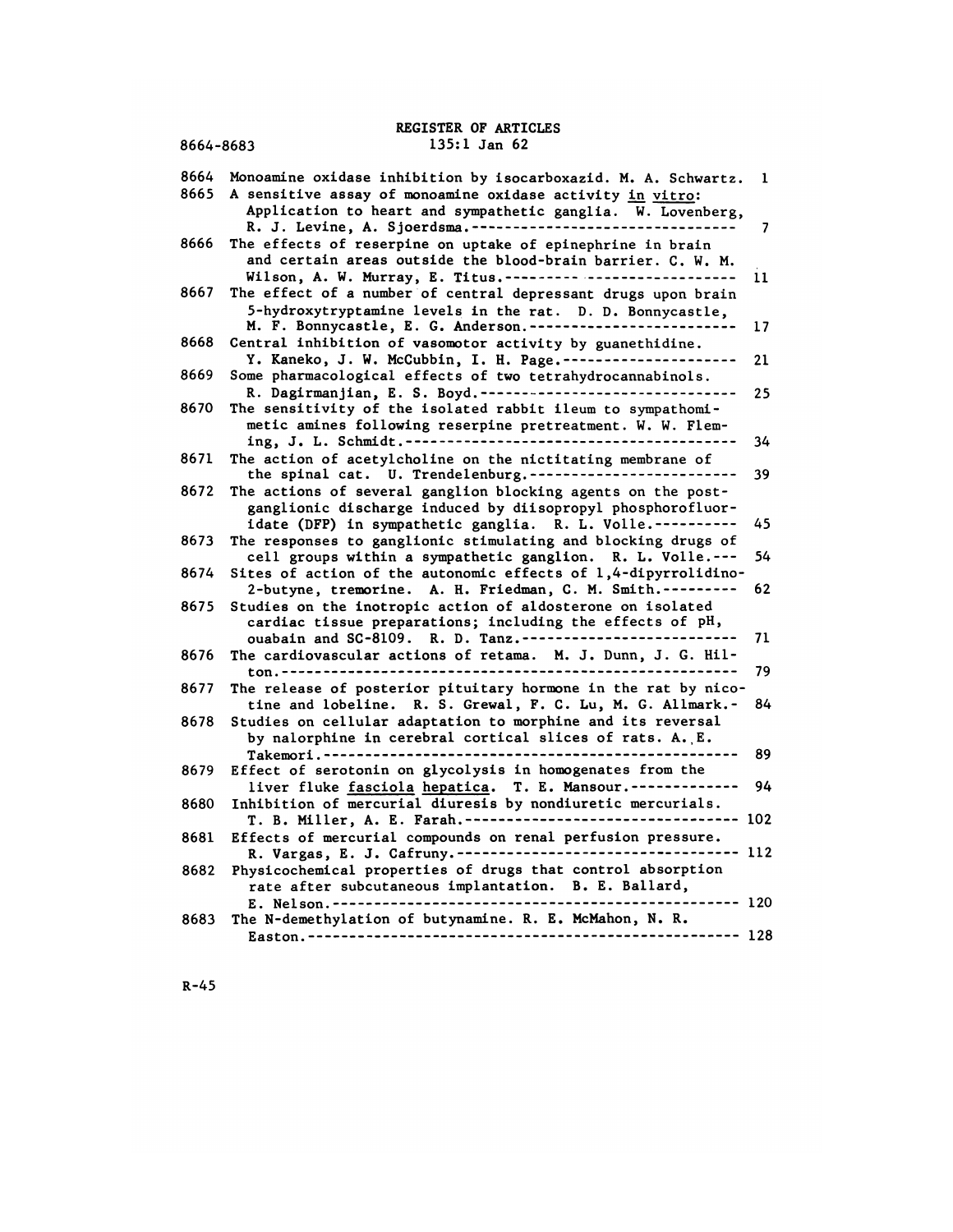## REGISTER OF ARTICLES<br>135:2 Feb 62 REGISTER OF ARTICLES<br>8684-8702 135:2 Feb 62

| 8684-8702 | REGISTER OF ARTICLES<br>135:2 Feb 62                                                                                                                                                                                                                           |         |
|-----------|----------------------------------------------------------------------------------------------------------------------------------------------------------------------------------------------------------------------------------------------------------------|---------|
|           | Announcement concerning page charges to authors. ------------- 135                                                                                                                                                                                             |         |
| 8684      | Direct effects of pentylenetetrazol on cardiac tissue. B. G.                                                                                                                                                                                                   |         |
| 8685      | The effect of ouabain on the frequency-force relation and on<br>post-stimulation potentiation in isolated atrial and ven-<br>tricular muscle. R. S. Tuttle, A. Farah. ------------------ 142                                                                   |         |
| 8686      | The mechanism of serotonin and tryptamine induced vasodepres-<br>sion in the chicken. R. D. Bunag, E. J. Walaszek.--------- 151                                                                                                                                |         |
| 8687      | Influence of bretylium on responses of the heart-lung prepar-<br>ation: DMPP and partial occlusion of the pulmonary artery.<br>R. Castro de la Mata, P. Aramendia, J. Martinez L. de                                                                           |         |
| 8688      | Action of guanethidine and reserpine upon the isolated mam-                                                                                                                                                                                                    |         |
|           | malian heart. O. Krayer, M. H. Alper, M. K. Paasonen.----- 164                                                                                                                                                                                                 |         |
| 8689      | Spinal cord site of action of resorcinol isomers that produce<br>sympathetic circulatory stimulation. J. Gatgounis, R. P.<br>Walton. -----------------------------------<br>-------------- 174                                                                 |         |
| 8690      | Catecholamine content of the cat nictitating membrane follow-<br>ing procedures sensitizing it to norepinephrine. S. M.                                                                                                                                        |         |
| 8691      | Kirpekar, P. Cervoni, R. F. Furchgott.--------------------- 180<br>The role of the autonomic nervous system in the regulation of<br>heart phosphorylase in the open-chest rat. M. E. Hess,<br>J. Shanfeld, N. Haugaard. ---------------------------------- 191 |         |
| 8692      | Reversal of sympathomimetic bronchodilation by dichloroiso-<br>proterenol. R. Castro de la Mata, M. Penna, D. M. Aviado.- 197                                                                                                                                  |         |
| 8693      | The physiological disposition of H3-dichloroisoproterenol.<br>S. E. Mayer. -------------------                                                                                                                                                                 | --- 204 |
| 8694      | Effect of temperature on toxicity and distribution of pento-<br>barbital and barbital in rats and dogs. I. Setnikar,                                                                                                                                           |         |
| 8695      | Studies on the mechanism of meprobamate tolerance in the rat.<br>B. M. Phillips, T. S. Miya, G. K. W. Yim. ------------------ 223                                                                                                                              |         |
| 8696      | The influence of pentobarbital and ether narcosis on the<br>brain concentration of various esters with acetylcholine<br>activity. E. A. Hosein, R. Ara.--------------------------- 230                                                                         |         |
| 8697      | Actions of cyclopropane on carotid sinus baroreceptors and<br>carotid body chemoreceptors. H. L. Price, J. Widdicombe.-- 233                                                                                                                                   |         |
| 8698      | Strain difference in response of mice to d-amphetamine. L. C.                                                                                                                                                                                                  |         |
| 8699      | The effect of acute ethanol intoxication on chloroform-in-<br>duced liver damage. S. D. Kutob, G. L. Plaa.-------------- 245                                                                                                                                   |         |
| 8700      | Cross-cellular adaptation to methadone and meperidine in cer-<br>ebral cortical slices from morphinized rats. A. E.<br>Takemori.--                                                                                                                             | -- 252  |
| 8701      | The effect of heparin on the arginine (BAEE) esterase activ-<br>ity of blood. M. H. Floch, V. W. Groisser.--------------- 256                                                                                                                                  |         |
| 8702      | Effects of drugs on gastric hemorrhages produced by the ad-<br>ministration of polymyxin B. O. M. Moreno, D. A. Brodie.-- 259                                                                                                                                  |         |
|           |                                                                                                                                                                                                                                                                |         |